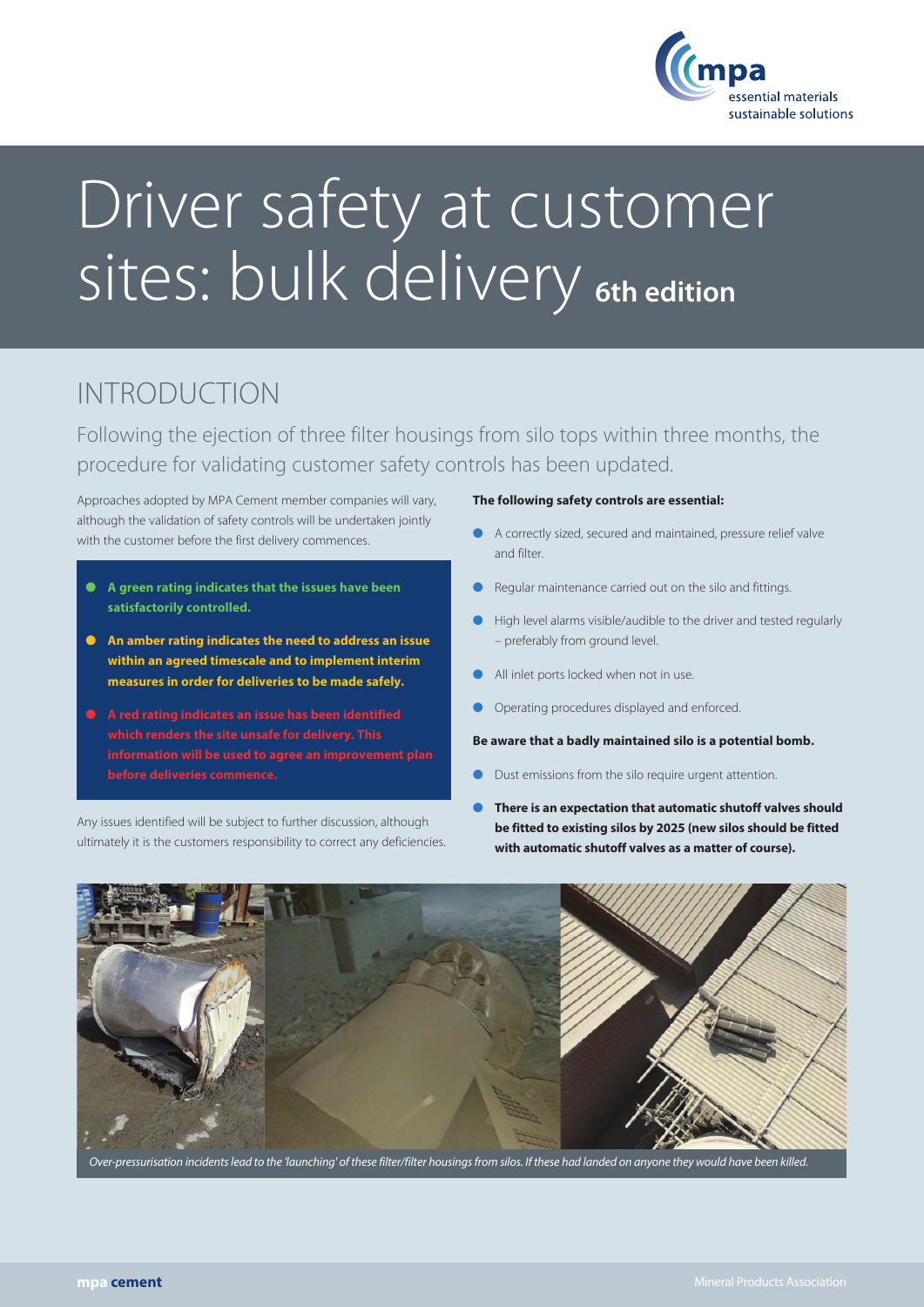## **FOR CEMENT COMPANY ASSESSOR COMPLETION Bulk Delivery Sites**

## **1 General site safety**

1.2 Does the site display clear signage /

egress?

articulated Tanker vehicle access and

instructions at the site entrance (e.g. driver instructions, directions, speed limits etc)?

*GREEN AMBER RED*







1.4 Is the ground even and firm?

manoeuvring?

- 1.5 Is the ground properly drained, i.e. minimal standing water?
- 1.6 Is the ground free from slip and trip hazards?
- 1.7 On first arrival does the customer provide
- a. a site specific induction?
- b. task specific instructions (e.g. the connection procedure, including the procedures to follow if the operation of filters and alarms are not fully automatic, what to do if an alarm sounds or emissions of dust occur)?
- c. information on how much space is available in the silo?
- d. details of who to contact in an emergency?
- 1.8 Has the customer defined a safe pedestrian access route for our driver to collect keys and deliver paperwork (also consider out of hours)?
- 1.9 Does the delivery point allow the driver to maintain a safe exclusion zone around the driver and the pressurised tanker from other site operations and vehicle movements?
- 1.10 If the cement tanker has to make a reversing manoeuvre, is an agreed safe system in place that excludes pedestrians from the area behind the tanker?
- 1.11 Is the lighting sufficient for our driver to see where he is going and what he is doing?
- 1.12 Is there secure fencing around pits or tanks into which our driver could fall?
- 1.13 Is our driver safe from falling objects from overhead hazards (e.g. conveyor belt systems)?

## **2 Customer's silo**

- 2.1 Can the silo inlet connection be reached by one length of hose from the tanker (one hose length = green, two hose length = amber, three hose lengths  $=$  red)?
- 2.2 Is the silo inlet connection between two and a half feet (0.8m) and four feet (1.2m) above ground level and is the inlet pipe angled at 35 to 45 degrees to the vertical?
- 2.3 Is all pipework between the end of the silo inlet connection and the silo firmly secured, for instance by mounting brackets?
- 2.4 Is all pipework between the end of the silo inlet connection and the silo made of steel (or suitable equivalent) and does it appear in reasonable condition?
- a. Is the coupling (and anti-whip device, where fitted) of an appropriate type and in good condition?(because of the risks of leaks and hoses detaching, couplings must be of a proprietary type and not home made)
- b. Type of connection (Unicone, Stortz or Other)?
- c. If Unicone, is the silo connection structurally intact (i.e. no hole drilled to accept padlock)?
- d. If Unicone, use test piece and note results
- 2.5 Is the silo inlet connection clearly identified by a sign/s showing silo number, product identification and discharge procedures?